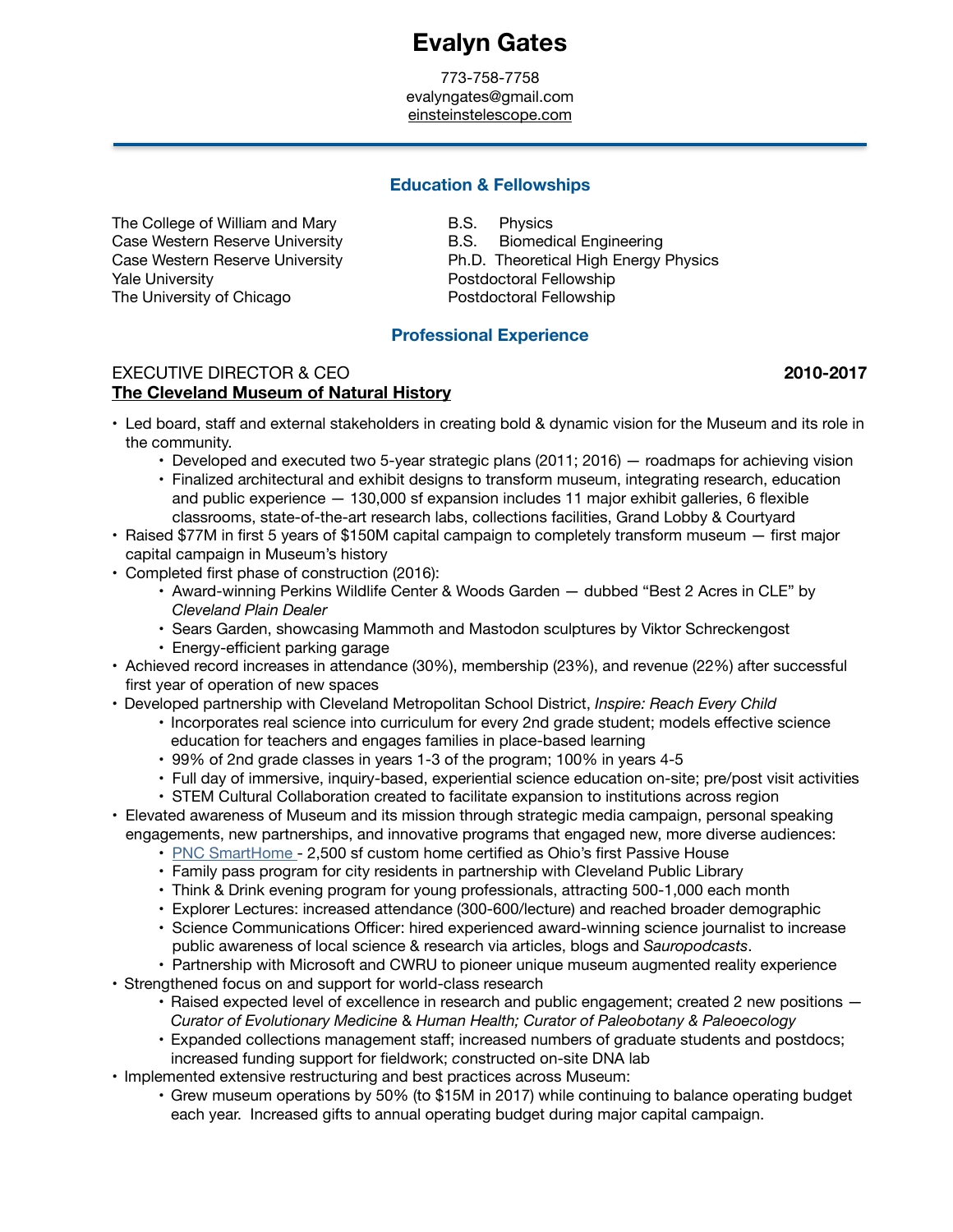# ADJUNCT PROFESSOR **2010-2021 [Department of Physics, CWRU](https://physics.case.edu)**

| <b>ASSISTANT DIRECTOR</b><br>Kavli Institute for Cosmological Physics, The University of Chicago<br>• Responsible for overall management of KICP<br>• Directed Postdoctoral Fellowship program                                                                                                                                                                                                                                                                                                                              | 2008-2010              |
|-----------------------------------------------------------------------------------------------------------------------------------------------------------------------------------------------------------------------------------------------------------------------------------------------------------------------------------------------------------------------------------------------------------------------------------------------------------------------------------------------------------------------------|------------------------|
| <b>RESEARCH FACULTY</b><br><b>Dept. of Astronomy &amp; Astrophysics, The University of Chicago</b><br>• Conducted independent research program in cosmology and astrophysics                                                                                                                                                                                                                                                                                                                                                | 1996-2010              |
| VICE PRESIDENT FOR SCIENCE & EDUCATION<br>DIRECTOR OF ASTRONOMY<br>Adler Planetarium & Astronomy Museum, Chicago, IL<br>• Created one of the first research departments in a major planetarium: expanded to 9 PhD research<br>scientists; facilitated partnerships with local universities for joint academic positions<br>• Secured first major NSF grant (\$1.5M) awarded to Adler; secured \$1M donation for cosmology gallery<br>• Oversaw planetarium show production and development of innovative education programs | 2001-2003<br>1996-2001 |
| • Led content development for new major galleries<br><b>GUEST SCIENTIST</b><br>Theoretical Astrophysics Group, Fermi National Accelerator Lab                                                                                                                                                                                                                                                                                                                                                                               | 1995-1996              |
| <b>RESEARCH ENGINEER</b><br><b>Harris Orthopaedics Research Lab</b> Massachusetts General Hospital, Boston, MA                                                                                                                                                                                                                                                                                                                                                                                                              | 1981-1983              |

# **External Boards & Committees**

- Legacy Survey of Space and Time Corp, Development Committee (2020 present)
- Aspen Center for Physics (2020 2023)
- American Physical Society Panel on Public Affairs (2014-2017)
	- Chair, Subcommittee on Physics and the Public
- Executive Committee of the University Circle Inc. (UCI) Board (2010 2017)
	- Co-Chair UCI Transportation & Infrastructure Task Force
	- UCI Strategic Planning Committee
- Cuyahoga Arts and Culture Campaign Steering Committee (2015 levy renewal)
- Head Council for Laurel School (2016 2017)
- Greater Cleveland Partnership Government Affairs Council
- Women in the Physical Sciences Committee, University of Chicago
- Chair - [Why So Few Women in Science?: Defining the Problem and Taking Action](http://www-news.uchicago.edu/releases/05/050510.women-science.shtml)*,* symposium (2005)
- High Energy Physics Advisory Panel, co-author of [Quantum Universe report](http://www.interactions.org/sites/default/files/2017-03/Quantum_Universe_GR_SP.pdf) (2004)
- Board member Teachers Academy for Mathematics and Science, Chicago (2000-2003)
- Co-Chair COSMO-02 International Workshop on Particle Physics and the Early Universe (2000)
- Co-Chair Pritzker Symposium of Inflationary Cosmology (1999)

#### **Awards**

- YWCA of Greater Cleveland Women of Achievement (2017)
- *Smart Business Magazine* Smart 50 (2016)
- Crain's Cleveland Women of Note (2015)
- Boyd Fellow, National Arts Strategies Chief Executive Program (2011-2013)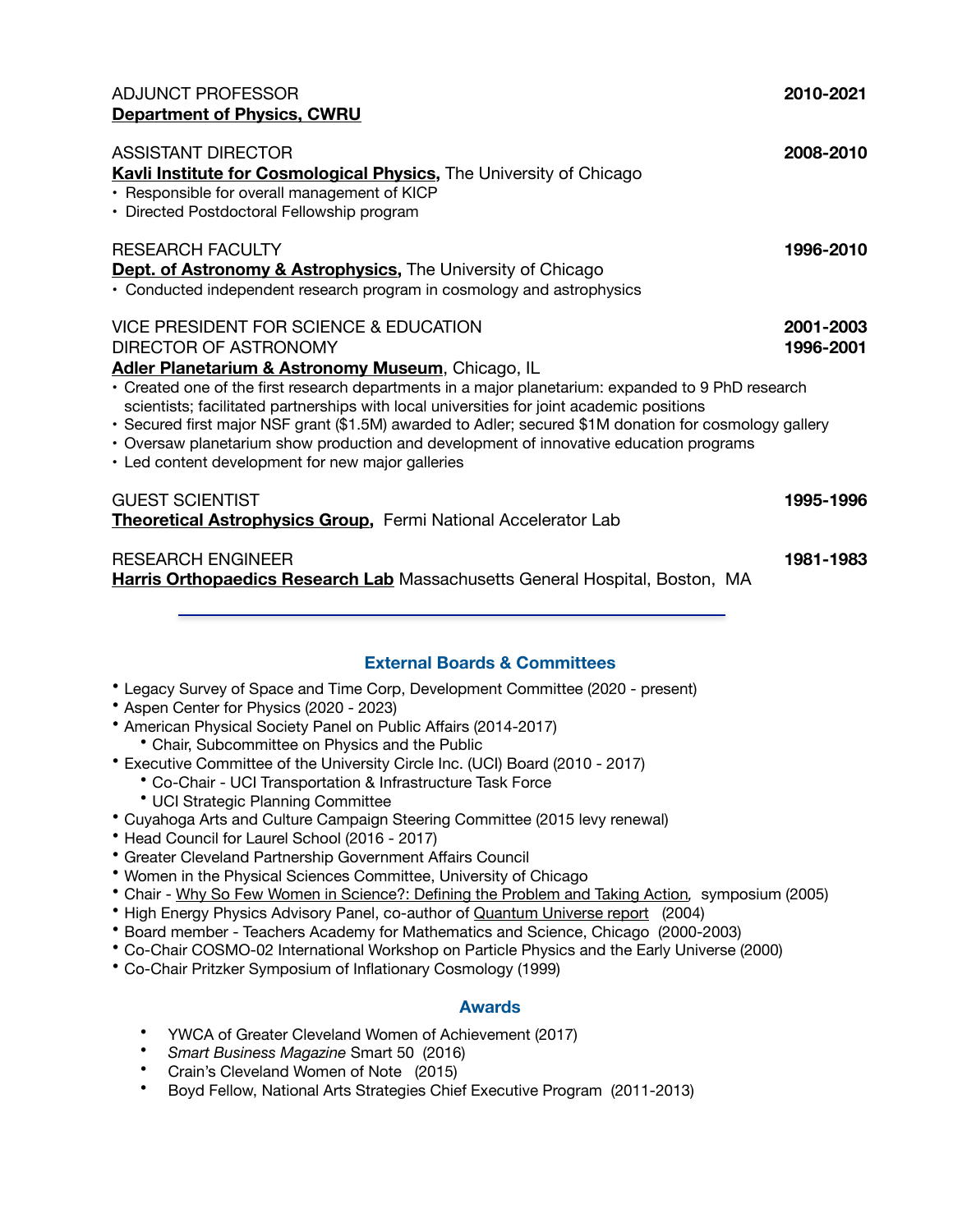# **Books & Publications**

- *Einstein's Telescope: The Hunt for Dark Matter and Dark Energy in the Universe*, W.W. Norton (2009).
- More than 40 research papers published in peer-reviewed science journals
- [Op-ed articles on Women in Science](https://www.einsteinstelescope.com/select-publications) for Chicago Tribune (2005); Physics Today (2006)

#### PUBLICATIONS

- 1. Mukremin Kilic et al "A Detailed Model Atmosphere Analysis of Cool White Dwarfs in the Sloan Digital Sky Survey" *Astrophys. J. Supp.* **190**, 77(2010).
- 2. Kevork N. Abazajian et al., "The Seventh Data Release of the Sloan Digital Sky Survey", *Astrophys. J. Supp.* **182**, 543 (2009).
- 3. Brian Yanny et al., "SEGUE: A Spectroscopic Survey of 250,000 Stars with g = 14-20",  *Astron. J.* **137,** 4377 (2009).
- 4. Patrick B. Hall, Piotr M. Kowalski, Hugh C. Harris, Akshay Awal, S. K. Leggett, Mukremin Kilic, Scott F. Anderson, and Evalyn Gates, "A Nearby Old Halo White Dwarf Candidate from the Sloan Digital Sky Survey," *Astron. J*. **136**, 76 (2008).
- 5. Hugh Harris, Evalyn Gates, Geza Gyuk, Mark Subbarao, Scott Anderson, Patrick B. Hall, Jeffrey A. Munn, James Liebert, Gillian R. Knapp, D. Bizyaev, K. Pan, Donald P. Schneider, and J. Allyn Smith, "Additional Ultracool White Dwarfs Found in the Sloan Digital Sky Survey," *Astrophys. J.* **679,** 697 (2008).
- 6. Jennifer K. Adelman-McCarthy et al, "The Sixth Data Release of the Sloan Digital Sky Survey," *Astrophys. J. Supp.* **175**, 297A (2008).
- 7. Evalyn Gates, Geza Gyuk, Hugh C. Harris, Mark Subbarao, Scott Anderson, S.J. Kleinman, James Liebert, Howard Brewington, J. Brinkmann, Michael Harcanek, Jurek Krzesinski, Don Q. Lamb, Dan Long, Eric H. Neilsen, Jr., Peter R. Newman, Atsuko Nitta, and Stephanie Snedden, "Discovery of New Ultracool White Dwarfs in the Sloan Digital Sky Survey," *Astrophys. J. Lett.* **612**, L129 (2004).
- 8. Evalyn Gates and Geza Gyuk, "A New (Old) Component of the Galaxy as the Origin of the Observed LMC Microlensing Events," *Astrophys. J.* **547**, 786 (2001).
- 9. Evalyn Gates, "A New (Old) Component of the Milky Way," in *Proceedings of the XXXVth Recontres de Moriond: Cosmological Physics with Gravitational Lensing, J. Tran Thanh Van, Y. Mellier and M. Moniez, eds.* (2000).
- 10. Evalyn Gates and Geza Gyuk, "A New Component of the Galaxy as the Origin of the LMC Microlensing Events," in *Microlensing 2000: A New Era of Microlensing Astrophysics, ASP Conf. Series, J.W. Menzies and P.D. Sackett, eds* (2000).
- 11. Geza Gyuk and Evalyn Gates, "LMC Microlensing and Very Thick Disks," *Mon. Not. R. Astron. Soc.* **304**, 281.
- 12. W. Evans, E. Gates, and G. Gyuk, "Brown Dwarfs, White Knights and Demons," *Astrophys. J. Lett.* **502**, L29 (1998).
- 13. Evalyn Gates, Geza Gyuk, Gil Holder and Michael S. Turner, "No Need for MACHOs in the Halo," *Astrophys. J. Lett.* **500,** L145 (1998).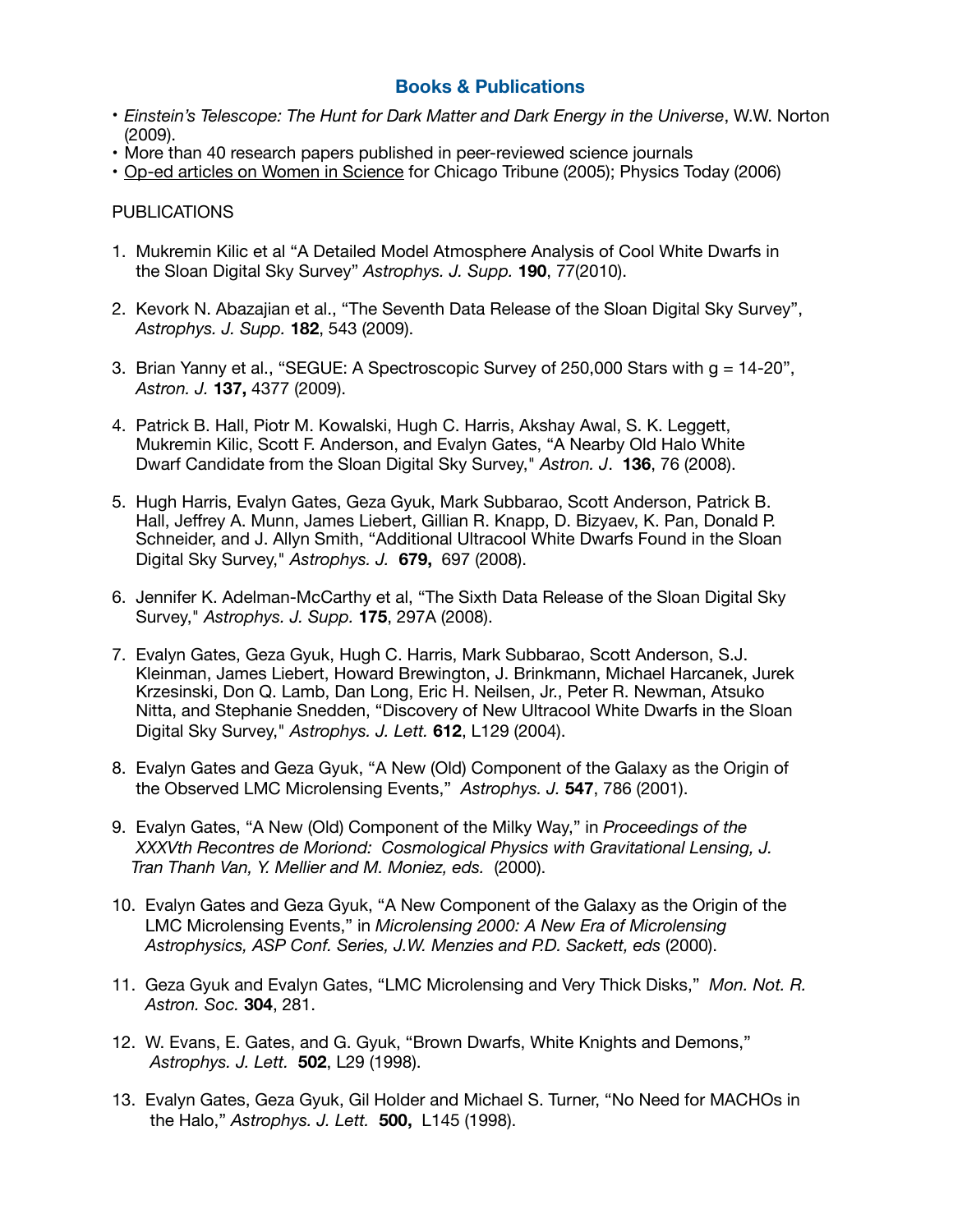- 14. Geza Gyuk and Evalyn Gates, "Rotating Halos and the Microlensing MACHO Mass Estimate," *Mon. Not. R. Astron. Soc.* **294,** 682 (1998).
- 15. Evalyn Gates, "Microlensing and the Composition of the Galactic Halo", Proceedings of the 18th Texas Symposium on Relativistic Astrophysics, Eds. A. Olinto, J. Frieman, and D. Schramm (World Scientific, Singapore) (1997).
- 16. Evalyn Gates, Marc Kamionkowski, and Michael S. Turner, "Comment on 'The Dispersion Velocity of Galactic Dark Matter Particles'," *Phys. Rev. Lett.* **78**, 2261 (1997).
- 17. Evalyn Gates, Geza Gyuk and Michael S Turner, "Gravitational Microlensing and Halo Cold Dark Matter," Proceedings of *Aspects of Dark Matter in Astro- and Particle Physics,* Heidelberg, Germany (1996).
- 18. Scott Dodelson, Evalyn Gates and Michael S. Turner, "Cold Dark Matter Models, " *Science* **274**, 69 (1996).
- 19. Scott Dodelson, Evalyn Gates and Albert Stebbins, "Cold + Hot Dark Matter and the Cosmic Microwave Background," *Astrophys. J.* **467**, 10 (1996).
- 20. Evalyn Gates, Geza Gyuk and Michael S. Turner, "Gravitational Microlensing and the Galactic Halo," *Phys. Rev. D* **53**, 4138 (1996).
- 21. G. Gyuk, E. Gates, and M.S. Turner, "Microlensing Towards the Galactic Bulge and Galactic Dark Matter," *Nucl. Phys. B (Proc. Suppl.)* **51b**, 146 (1996).
- 22. Evalyn Gates, Geza Gyuk and Michael S. Turner, "The Local Halo Density," *Astrophys. J. Lett.* **449**, 123 (1995).
- 23. Evalyn Gates, Geza Gyuk and Michael S. Turner, "Microlensing and Halo Cold Dark Matter," *Phys. Rev. Lett.* **74**, 3724 (1995).
- 24. Evalyn Gates, Lawrence Krauss, and Martin White. "Treating Solar Model Uncertainties: A Consistent Statistical Analysis of Solar Neutrino Models and Data,  *Phys. Rev. D* **51**, 2631 (1995).
- 25. Evalyn Gates and Michael S. Turner, "Halo Cold Dark Matter and Microlensing," *Phys. Rev. Lett.* **72**, 2520 (1994).
- 26. R. R. Caldwell and E. Gates, "Constraints on Cosmic String Scenarios due to Black Holes formed from Collapsed Cosmic String Loops," *Phys. Rev. D* **48**, 2581 (1993).
- 27. R. S. Chivukula, E. Gates, E. H. Simmons and J. Terning, "Walking Technicolor and the *Zbb* Vertex," *Phys. Lett. B* **311**, 157 (1993).
- 28. Lawrence Krauss, Evalyn Gates, and Martin White, "Solar Neutrino Data, Solar Model Uncertainties and Neutrino Oscillations," *Phys. Lett. B* **299**, 94 (1993).
- 29. Martin White, Lawrence Krauss, and Evalyn Gates, "A New Look at the Solar Neutrino Problem," *Phys. Lett. 70, 375 (1993).*
- 30. Evalyn Gates, Lawrence Krauss, and John Terning, "Monopole Non-Annihilation at Electroweak Transition," *Phys. Lett.* **284**, 309 (1992).
- 31. Evalyn Gates, Lawrence Krauss, and Martin White, "Solar Neutrino Data and Its Implications," *Phys. Rev. D 46, 1263 (1992).*